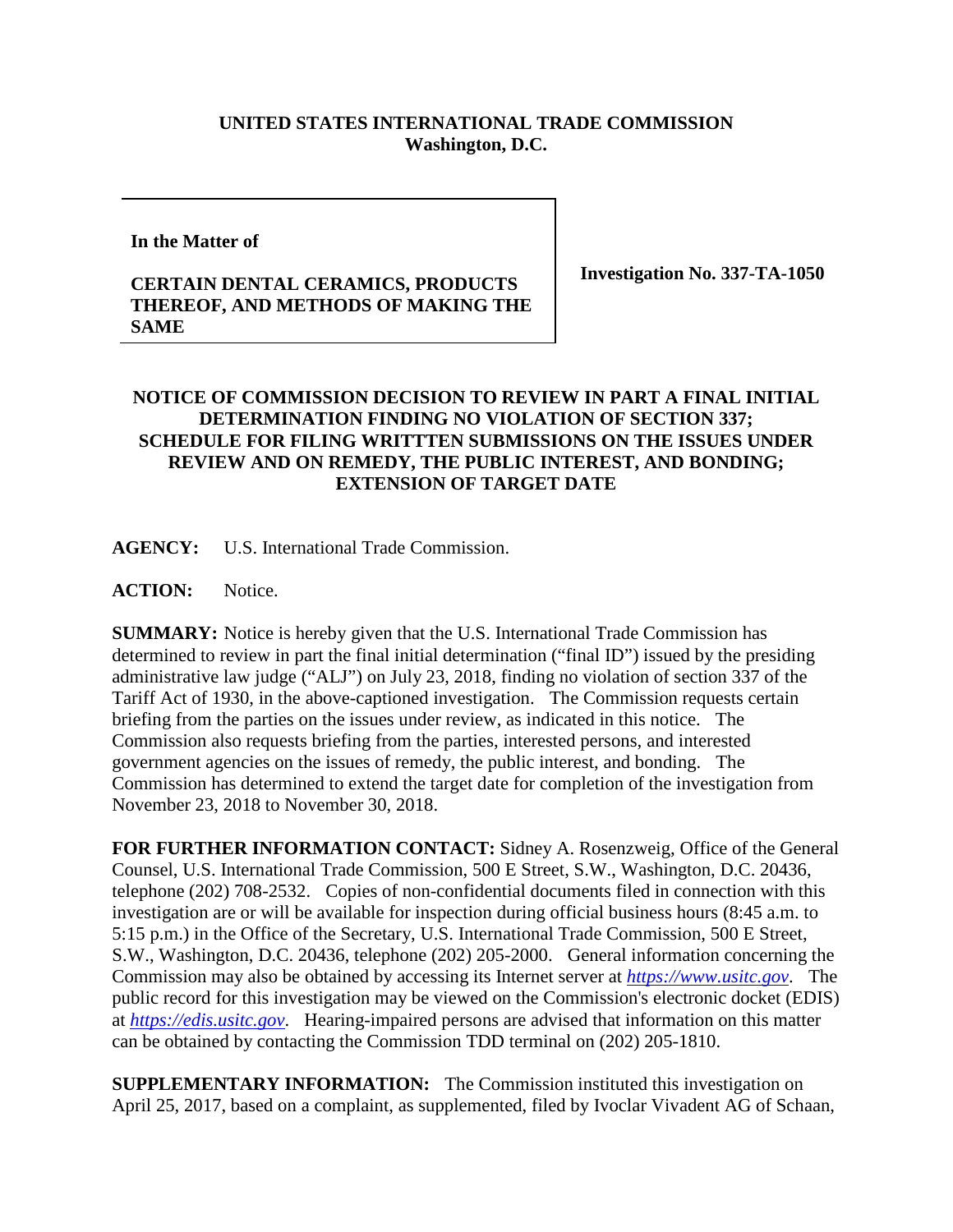Liechtenstein; Ivoclar Vivadent, Inc. of Amherst, New York; and Ardent, Inc. of Amherst, New York (collectively "Ivoclar"). 82 FR 19081 (Apr. 25, 2017). The complaint, as supplemented, alleged violations of section 337 of the Tariff Act of 1930, as amended (19 U.S.C. 1337), in the importation into the United States, the sale for importation, or the sale within the United States after importation of certain dental ceramics, products thereof, and methods of making the same by reason of the infringement of certain claims of four United States patents: U.S. Patent No. 7,452,836 ("the '836 patent"); U.S. Patent No. 6,517,623 ("the '623 patent"); U.S. Patent No. 6,802,894 ("the '894 patent"); and U.S. Patent No. 6,455,451 ("the '451 patent"). The notice of investigation named as respondents GC Corporation of Tokyo, Japan; and GC America, Inc. of Alsip, Illinois (collectively, "GC"). The Office of Unfair Import Investigations was also named as a party.

The investigation was previously terminated as to certain asserted patent claims, including all of the asserted claims of the '623 patent and the '451 patent, based upon withdrawal of the complaint. Order No. 18 (Nov. 21, 2017), *not reviewed*, Notice (Dec. 6, 2017); Order No. 24 (Dec. 19, 2017), *not reviewed*, Notice (Jan. 18, 2018); Order No. 51 (Feb. 22, 2018), *not reviewed*, Notice (Mar. 23, 2018); Order No. 56 (Mar. 28, 2018), *not reviewed*, Notice (Apr. 27, 2018). Remaining within the scope of the investigation, as to infringement, domestic industry, or both, are claims 1, 2, 4, 5, 7, 9, 10, 13, 15-19, and 21 of the '836 patent; and claims 1, 2, 4, 16- 21, 34, 36 and 38 of the '894 patent.

On July 23, 2018, the ALJ issued the final ID. The ID finds, *inter alia*, that Ivoclar failed to demonstrate infringement of the above-referenced claims of the '836 patent. The ID finds, *inter alia*, that claims 36 and 38 ("the '894 flexure strength claims") are invalid as indefinite under 35 U.S.C. § 112 ¶ 2. The ID further finds that Ivoclar failed to demonstrate infringement and failed to meet the technical prong of the domestic industry requirement as to the remaining claims of the '894 patent (claims 1, 2, 4, 5, 7, 9, 10, 13, 15-19, and 21) ("the '894 annealing claims"). The ID finds that some, but not all, of the '894 annealing claims are invalid in view of certain prior art.

Ivoclar, GC, and the Commission investigative attorney filed petitions for review and replies to the other parties' petitions.

Having reviewed the record of the investigation, including the final ID, as well as the parties' petitions for review and responses thereto, the Commission has determined as follows. The Commission has determined to review the ID's findings as to the '894 annealing claims. The Commission has determined not to review the ID's findings as to the '894 flexure strength claims because the Commission finds that the invalidity of claims 36 and 38 has been shown clearly and convincingly. The Commission has determined not to review the ID's findings for the '836 patent claims. Accordingly, the Commission finds no violation of section 337 as to the '836 patent and as to the '894 flexure strength claims. The Commission has determined not to review the remainder of the ID.

In connection with the Commission's review, the Commission notes that "[a]ny issue not raised in a petition for review will be deemed to have been abandoned by the petitioning party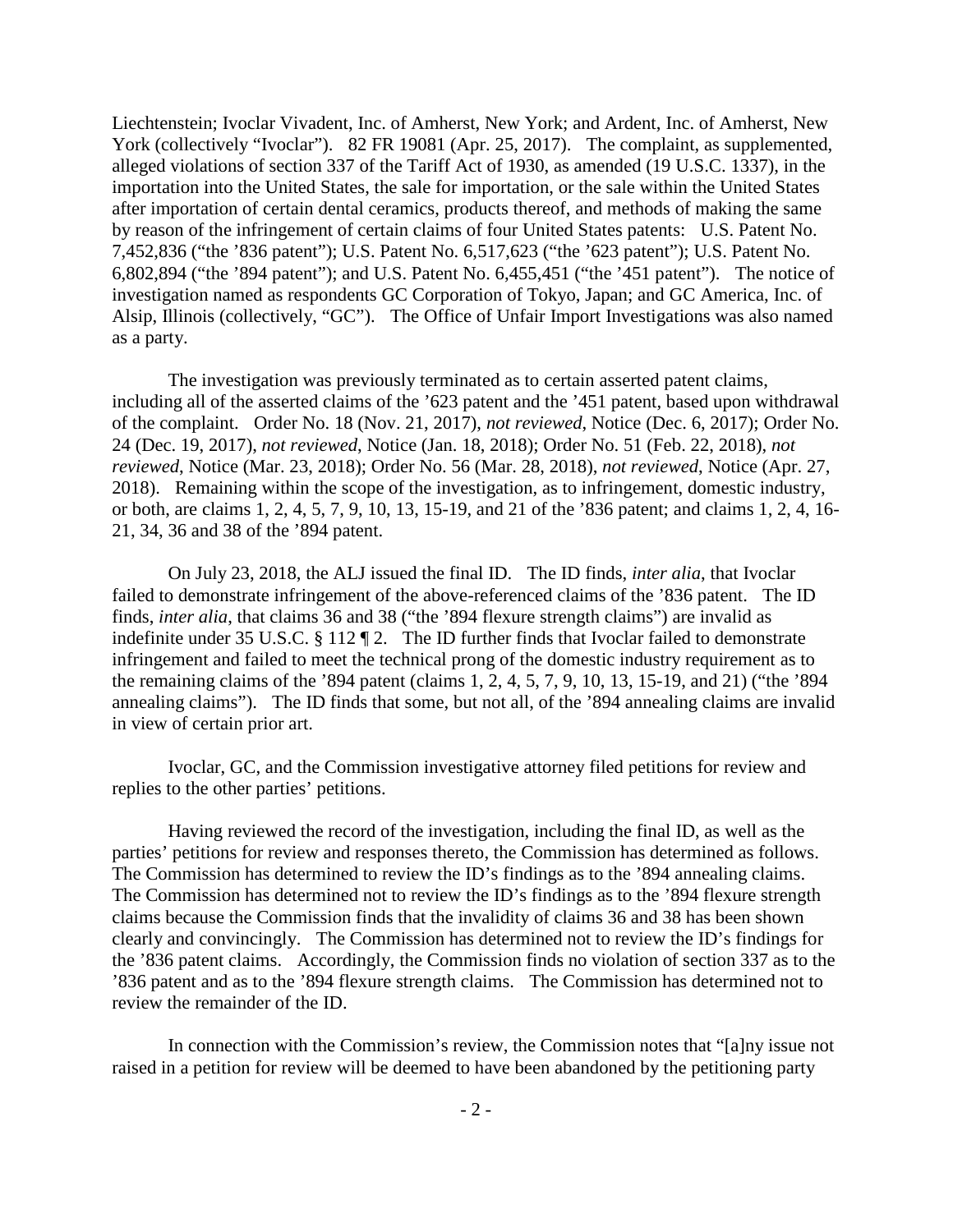and may be disregarded by the Commission in reviewing the initial determination." 19 CFR 210.43(b)(2).

The parties are asked to provide additional briefing on the following issues, with reference to the applicable law and the existing evidentiary record. For each argument presented, the parties' submissions should set forth whether and/or how that argument was presented and preserved in the proceedings before the ALJ, in conformity with the ALJ's Ground Rules (Order No. 2), with citations to the record.

- 1. For purposes of invalidity of the '894 annealing claims, if the Commission were to find that a person of ordinary skill is entitled to rely upon the patentee's representation about the disclosure of Barrett teaching lithium disilicates, *see, e.g.*, *PharmaStem Therapeutics, Inc. v. Viacell, Inc.*, 491 F.3d 1342, 1362 (Fed. Cir. 2007) ("Admissions in the specification regarding the prior art are binding on the patentee for purposes of a later inquiry into obviousness."), what is the role, if any, of enablement of the prior art, *see, e.g., Hoeschst Marion Roussel, Inc.*, 314 F.3d 1313, 1354 (Fed. Cir. 2003) ("A claimed invention cannot be anticipated by a prior art reference if the allegedly anticipatory disclosures cited as prior art are not enabled.")? Please be certain to identify the appropriate burdens of production and persuasion, and the effect of those burdens in this investigation.
- 2. If the Commission finds that the sequence of steps performed by GC can practice the "annealing" limitation of the '894 annealing claims if annealing were to occur:
	- a. Whether Ivoclar demonstrated, by a preponderance of evidence, that GC's methods practice the "annealing" limitation of claim 1 of the '894 patent (including all time and temperature limitations).
	- b. Whether the WO196 patent application (RX-563) can be invalidating prior art, as discussed in Ivoclar's reply to GC's petition, at p. 94.
	- c. Whether, to ascertain if GC's products or Ivoclar's products meet the other limitations of claim 1, or the limitations of any claim dependent upon claim 1, a remand to the presiding ALJ is warranted.

In connection with the final disposition of this investigation, the Commission may (1) issue an order that could result in the exclusion of the subject articles from entry into the United States, and/or (2) issue one or more cease and desist orders that could result in the respondent(s) being required to cease and desist from engaging in unfair acts in the importation and sale of such articles. Accordingly, the Commission is interested in receiving written submissions that address the form of remedy, if any, that should be ordered. If a party seeks exclusion of an article from entry into the United States for purposes other than entry for consumption, the party should so indicate and provide information establishing that activities involving other types of entry either are adversely affecting it or likely to do so. For background, see *Certain Devices for Connecting Computers via Telephone Lines*, Inv. No. 337-TA-360, USITC Pub. No. 2843, Comm'n Op. (December 1994).

If the Commission contemplates some form of remedy, it must consider the effects of that remedy upon the public interest. The factors the Commission will consider include the effect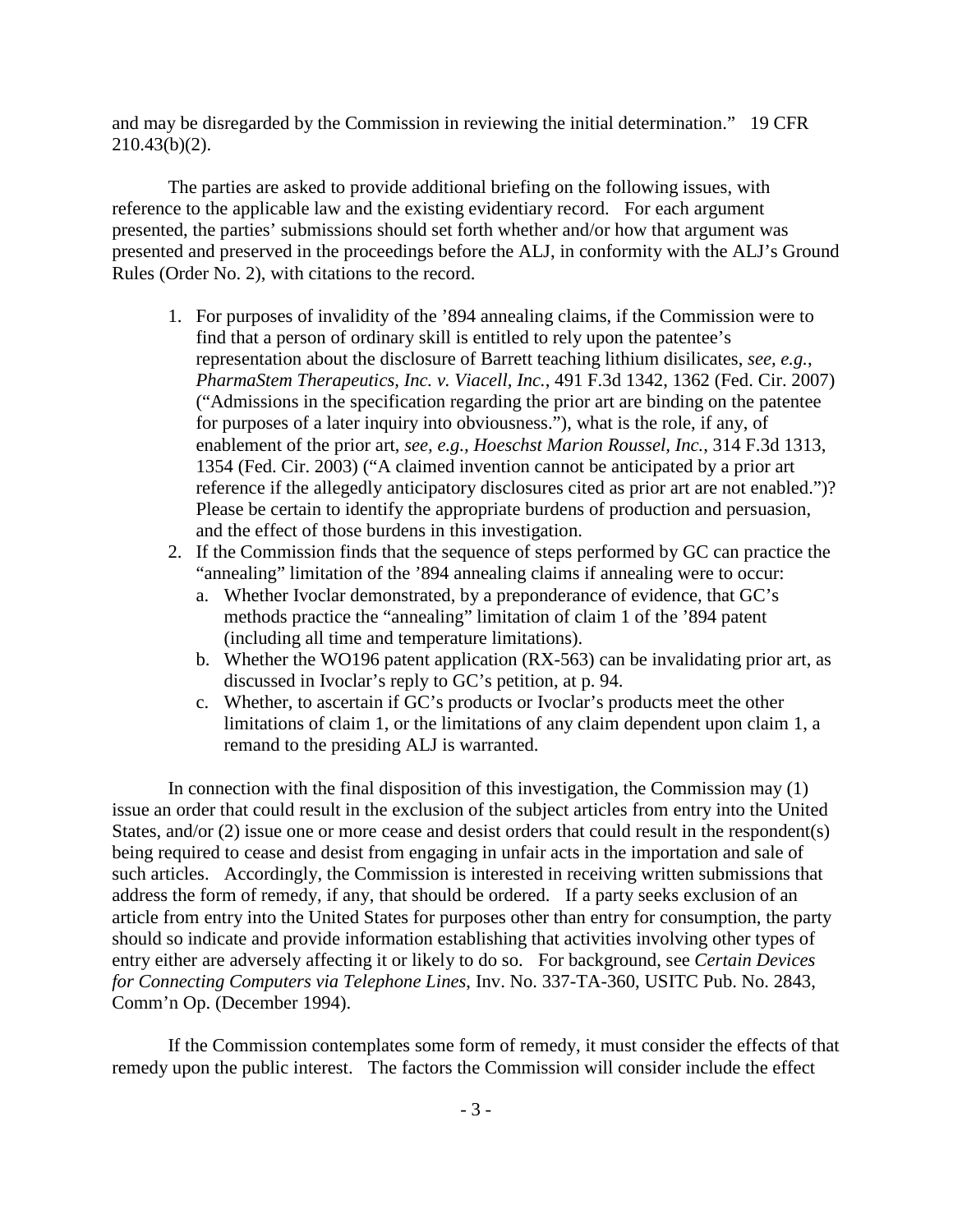that an exclusion order and/or cease and desist orders would have on (1) the public health and welfare, (2) competitive conditions in the U.S. economy, (3) U.S. production of articles that are like or directly competitive with those that are subject to investigation, and (4) U.S. consumers. The Commission is therefore interested in receiving written submissions that address the aforementioned public interest factors in the context of this investigation.

If the Commission orders some form of remedy, the U.S. Trade Representative, as delegated by the President, has 60 days to approve or disapprove the Commission's action. *See*  Presidential Memorandum of July 21, 2005, 70 FR 43251 (July 26, 2005). During this period, the subject articles would be entitled to enter the United States under bond, in an amount determined by the Commission. The Commission is therefore interested in receiving submissions concerning the amount of the bond that should be imposed if a remedy is ordered.

**WRITTEN SUBMISSIONS**:The parties to the investigation are requested to file combined written submissions on the issues under review and remedy, the public interest and bonding. Interested government agencies, and any other interested parties are encouraged to file written submissions on the issues of remedy, the public interest, and bonding. Such submissions should address the recommended determination by the ALJ on remedy and bonding.

The parties' submissions on the issues under review and on remedy, the public interest, and bonding should not exceed 40 pages. Reply submissions on the issues under review should not exceed 25 pages per side. Parties are encouraged to incorporate by reference any arguments adequately presented in their petitions for review and responses thereto, rather than repeating arguments. The page limits above are exclusive of exhibits, but parties are not to circumvent the page limits by incorporating material by reference from the exhibits or from the record.

The complainants' opening submission is to include proposed remedial orders for the Commission's consideration; the date that the '894 patent expires; the HTSUS numbers under which the accused products are imported; and the names of known importers of the products at issue in this investigation.

Written submissions by the parties and the public must be filed no later than close of business on Friday, October 5, 2018. Reply submissions by the parties and the public must be filed no later than the close of business on Friday, October 12, 2018. No further submissions will be permitted unless otherwise ordered by the Commission.

Persons filing written submissions must file the original document electronically on or before the deadlines stated above and submit 8 true paper copies to the Office of the Secretary by noon the next day pursuant to section 210.4(f) of the Commission's Rules of Practice and Procedure (19 CFR 210.4(f)). Submissions should refer to the investigation number ("Inv. No. 337-TA-1050") in a prominent place on the cover page and/or the first page. (*See* Handbook for Electronic Filing Procedures, [https://www.usitc.gov/secretary/fed\\_reg\\_notices/rules/](https://www.usitc.gov/secretary/fed_reg_notices/rules/%20handbook_on_electronic_filing.pdf)  [handbook\\_on\\_electronic\\_filing.pdf](https://www.usitc.gov/secretary/fed_reg_notices/rules/%20handbook_on_electronic_filing.pdf) ). Persons with questions regarding filing should contact the Secretary (202-205-2000).